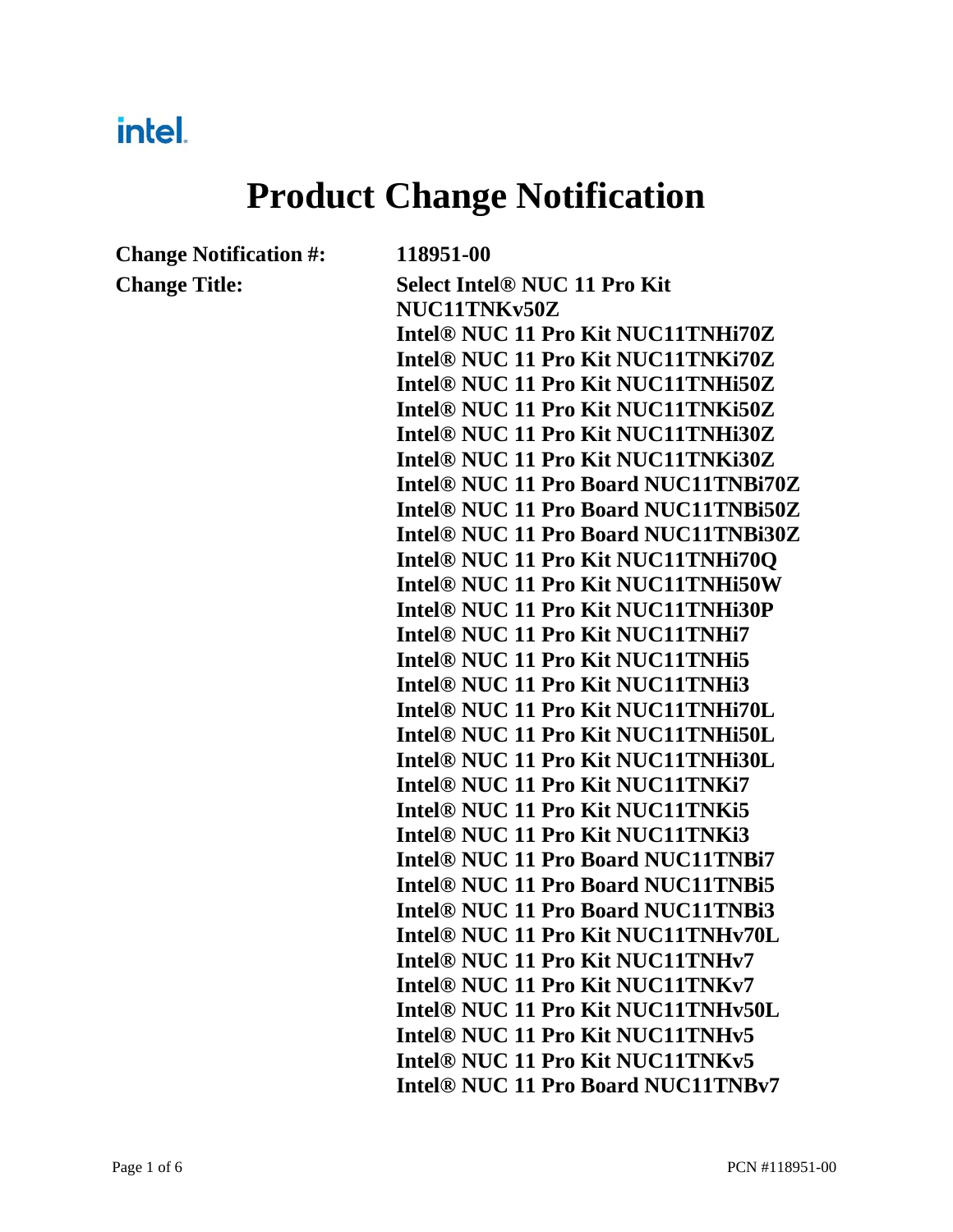|                             | Intel® NUC 11 Pro Board NUC11TNBv5           |
|-----------------------------|----------------------------------------------|
|                             | PCN 118951-00, Product Design, Product       |
|                             | <b>Material</b>                              |
|                             | <b>BIOS Update and Update the TN kit SKU</b> |
|                             | power input                                  |
| <b>Date of Publication:</b> | <b>March 10, 2022</b>                        |

# **Key Characteristics of the Change:** Product Design, Product Material

### **Forecasted Key Milestones:**

| Date Customer Must be Ready to Receive Post-Conversion Material | March 24, 2022 |
|-----------------------------------------------------------------|----------------|

### **Description of Change to the Customer:**

The Intel® NUC 11 SKUs listed in the Product affected table below will have the following changes.

- 1. Update TN & TNL non-vPro SKUs BIOS TN064 for win11 support.
	- a) TN i3/i5/i7 non-vPro SKUs BIOS version change from TNTGL357.0042 to TNTGL357.0064
	- b) TN i5/i7 vPro SKU BIOS change from TNTGLV57.0056 to TNTGLV57.0064.
	- c) TNL i3/i5/i7 non-vPro SKUs BIOS version change from TNTGL357.0062 to TNTGL357.0064
	- d) TNL i5 vPro SKU BIOS version change from TNTGLV57.0062 to TNTGLV57.0064
- 2. Update the TN kit SKUs input power support ranges from 12V-24V to 12V-20V due to the MOSFET shortage issue.
	- a) Add the Niksom MOSFET as primary in TN kit SKUs BOM setup. Need to update to TN kit SKUs and TNL TPS power input as "12Vdc to 20Vdc+/-5% with DC voltage protection"
	- b) TN board SKUs still remain as 12V-24V support compatibility but replace with new AA# for the BOM setup control.

**Customer Impact of Change and Recommended Action:**<br>These changes have been thoroughly evaluated to ensure that there are no quality or reliability implications to our customers.

A complete list of BIOS changes can be found in the BIOS release notes. The BIOS updates and release notes can be found a[t http://downloadcenter.intel.com](http://downloadcenter.intel.com/) .

Milestone dates are estimates and subject to change based on business and operational conditions.

Customer can expect to receive mixed inventory until current inventory levels are depleted.

Please contact your local Intel Field Sales Rep if you have any further questions about these changes.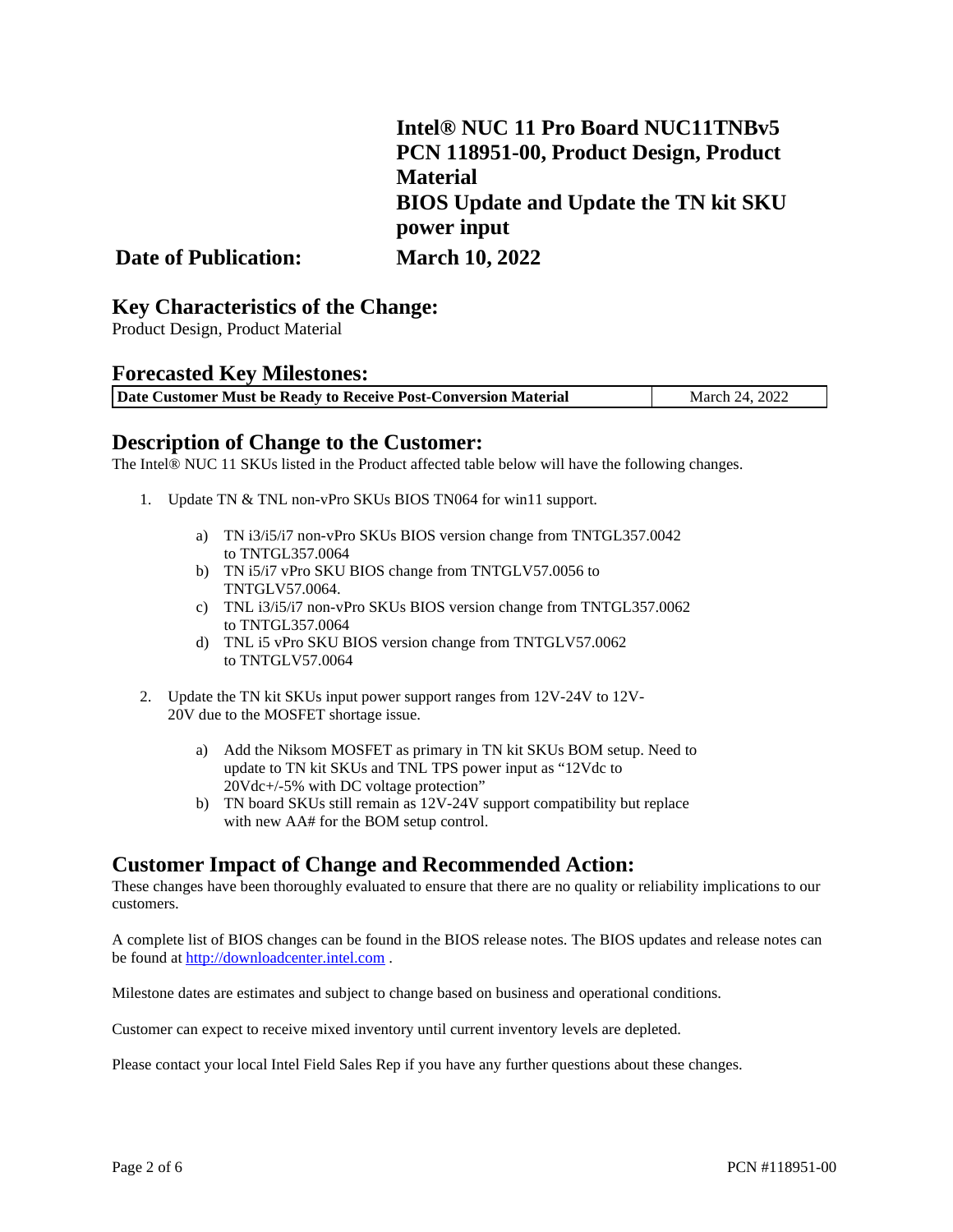## **Products Affected/Intel Ordering Codes:**

| <b>Marketing Name</b>                                              | <b>Product Code</b> | MM#           | <b>Pre Change</b><br><b>SA</b> | <b>Pre Change</b><br>AA | <b>Post Change</b><br><b>SA</b> | <b>Post Change</b><br>AA |
|--------------------------------------------------------------------|---------------------|---------------|--------------------------------|-------------------------|---------------------------------|--------------------------|
| Intel® NUC 11 Pro Kit NUC11TNKv5, no cord, single pack             | BNUC11TNKV50000     | 99A6X5        | M11917-405                     | M11900-404              | M11917-406                      | M11900-405               |
| Intel® NUC 11 Pro Board NUC11TNBv5, 5 pack                         | BNUC11TNBV50000     | 99A78T        |                                | M11900-404              |                                 | M76895-405               |
| Intel® NUC 11 Pro Board NUC11TNBv7, 5 pack                         | BNUC11TNBV70000     | 99A78V        |                                | K87766-404              |                                 | M76890-405               |
| Intel® NUC 11 Pro Kit NUC11TNKv5, US cord, single pack             | BNUC11TNKV50001     | 99A78W        | M11917-405                     | M11900-404              | M11917-406                      | M11900-405               |
| Intel® NUC 11 Pro Kit NUC11TNKv5, EU cord, single pack             | BNUC11TNKV50002     | 99A79Z        | M11917-405                     | M11900-404              | M11917-406                      | M11900-405               |
| Intel® NUC 11 Pro Kit NUC11TNHv5, no cord, single pack             | BNUC11TNHV50000     | 99A7AF        | M11919-405                     | M11900-404              | M11919-406                      | M11900-405               |
| Intel® NUC 11 Pro Kit NUC11TNHv5, US cord, single pack             | BNUC11TNHV50001     | 99A7AG        | M11919-405                     | M11900-404              | M11919-406                      | M11900-405               |
| Intel <sup>®</sup> NUC 11 Pro Kit NUC11TNHv5, EU cord, single pack | BNUC11TNHV50002     | 99A7AH        | M11919-405                     | M11900-404              | M11919-406                      | M11900-405               |
| Intel® NUC 11 Pro Kit NUC11TNHv50L, no cord, single pack           | BNUC11TNHV50L00     | <b>99A7AK</b> | M11920-405                     | M11900-404              | M11920-406                      | M11900-405               |
| Intel® NUC 11 Pro Kit NUC11TNKv7, no cord, single pack             | BNUC11TNKV70000     | 99A7JH        | K87767-405                     | K87766-404              | K87767-406                      | K87766-405               |
| Intel® NUC 11 Pro Kit NUC11TNKv7, US cord, single pack             | BNUC11TNKV70001     | 99A7JK        | K87767-405                     | K87766-404              | K87767-406                      | K87766-405               |
| Intel® NUC 11 Pro Kit NUC11TNKv7, EU cord, single pack             | BNUC11TNKV70002     | 99A7JL        | K87767-405                     | K87766-404              | K87767-406                      | K87766-405               |
| Intel® NUC 11 Pro Kit NUC11TNHv7, no cord, single pack             | BNUC11TNHV70000     | 99A7JR        | K87768-404                     | K87766-404              | K87768-405                      | K87766-405               |
| Intel® NUC 11 Pro Kit NUC11TNHv7, US cord, single pack             | BNUC11TNHV70001     | 99A7JT        | K87768-404                     | K87766-404              | K87768-405                      | K87766-405               |
| Intel® NUC 11 Pro Kit NUC11TNHv7, EU cord, single pack             | BNUC11TNHV70002     | 99A7JV        | K87768-404                     | K87766-404              | K87768-405                      | K87766-405               |
| Intel® NUC 11 Pro Kit NUC11TNHv70L, no cord, single pack           | BNUC11TNHV70L00     | 99A7JX        | K87762-404                     | K87766-404              | K87762-405                      | K87766-405               |
| Intel® NUC 11 Pro Board NUC11TNBi3, 5 pack                         | BNUC11TNBI30000     | 99A874        |                                | M11908-403              |                                 | M76898-404               |
| Intel® NUC 11 Pro Board NUC11TNBi5, 5 pack                         | BNUC11TNBI50000     | 99A875        |                                | M11904-403              |                                 | M76897-404               |
| Intel® NUC 11 Pro Board NUC11TNBi7, 5 pack                         | BNUC11TNBI70000     | 99A876        |                                | M11895-402              |                                 | M76891-403               |
| Intel <sup>®</sup> NUC 11 Pro Kit NUC11TNKi3, no cord, single pack | BNUC11TNKI30000     | 99A8A2        | M11929-404                     | M11908-403              | M11929-405                      | M11908-404               |
| Intel® NUC 11 Pro Kit NUC11TNKi3, US cord, single pack             | BNUC11TNKI30001     | 99A8A3        | M11929-404                     | M11908-403              | M11929-405                      | M11908-404               |
| Intel® NUC 11 Pro Kit NUC11TNKi3, EU cord, single pack             | BNUC11TNKI30002     | 99A8A4        | M11929-404                     | M11908-403              | M11929-405                      | M11908-404               |
| Intel® NUC 11 Pro Kit NUC11TNKi5, no cord, single pack             | BNUC11TNKI50000     | 99A8A5        | M11922-404                     | M11904-403              | M11922-405                      | M11904-404               |
| Intel® NUC 11 Pro Kit NUC11TNKi5, US cord, single pack             | BNUC11TNKI50001     | 99A8A6        | M11922-404                     | M11904-403              | M11922-405                      | M11904-404               |
| Intel® NUC 11 Pro Kit NUC11TNKi5, EU cord, single pack             | BNUC11TNKI50002     | 99A8A7        | M11922-404                     | M11904-403              | M11922-405                      | M11904-404               |
| Intel® NUC 11 Pro Kit NUC11TNKi7, no cord, single pack             | BNUC11TNKI70000     | 99A8A8        | M11911-404                     | M11895-402              | M11911-405                      | M11895-403               |
| Intel® NUC 11 Pro Kit NUC11TNKi7, US cord, single pack             | BNUC11TNKI70001     | 99A8A9        | M11911-404                     | M11895-402              | M11911-405                      | M11895-403               |
| Intel® NUC 11 Pro Kit NUC11TNKi7, EU cord, single pack             | BNUC11TNKI70002     | <b>99A8AF</b> | M11911-404                     | M11895-402              | M11911-405                      | M11895-403               |
| Intel® NUC 11 Pro Kit NUC11TNHi30L, no cord, single pack           | BNUC11TNHI30L00     | 99A8AJ        | M13708-403                     | M11908-403              | M13708-404                      | M11908-404               |
| Intel® NUC 11 Pro Kit NUC11TNHi50L, no cord, single pack           | BNUC11TNHI50L00     | <b>99A8AK</b> | M11926-403                     | M11904-403              | M11926-404                      | M11904-404               |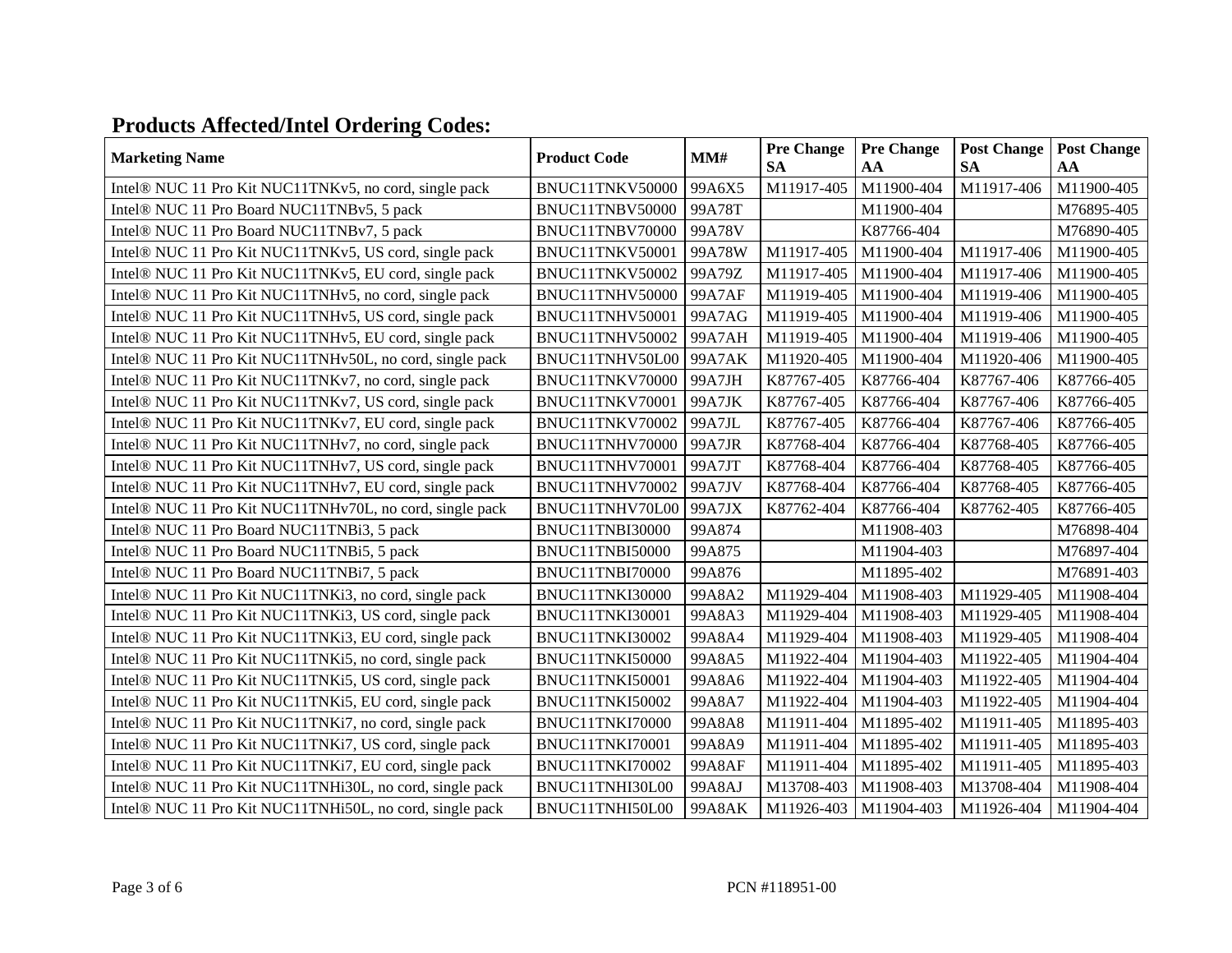| Intel <sup>®</sup> NUC 11 Pro Kit NUC11TNHi70L, no cord, single pack | BNUC11TNHI70L00 | 99A8AL        | M11913-403 | M11895-402 | M11913-404 | M11895-403 |
|----------------------------------------------------------------------|-----------------|---------------|------------|------------|------------|------------|
| Intel® NUC 11 Pro Kit NUC11TNHi3, no cord, single pack               | BNUC11TNHI30000 | 99A8F1        | M11930-404 | M11908-403 | M11930-405 | M11908-404 |
| Intel® NUC 11 Pro Kit NUC11TNHi3, US cord, single pack               | BNUC11TNHI30001 | 99A8F2        | M11930-404 | M11908-403 | M11930-405 | M11908-404 |
| Intel® NUC 11 Pro Kit NUC11TNHi3, EU cord, single pack               | BNUC11TNHI30002 | 99A8F3        | M11930-404 | M11908-403 | M11930-405 | M11908-404 |
| Intel® NUC 11 Pro Kit NUC11TNHi5, no cord, single pack               | BNUC11TNHI50000 | 99A8F6        | M11924-404 | M11904-403 | M11924-405 | M11904-404 |
| Intel® NUC 11 Pro Kit NUC11TNHi5, US cord, single pack               | BNUC11TNHI50001 | 99A8F7        | M11924-404 | M11904-403 | M11924-405 | M11904-404 |
| Intel® NUC 11 Pro Kit NUC11TNHi5, EU cord, single pack               | BNUC11TNHI50002 | 99A8F8        | M11924-404 | M11904-403 | M11924-405 | M11904-404 |
| Intel® NUC 11 Pro Kit NUC11TNHi7, no cord, single pack               | BNUC11TNHI70000 | 99A8FA        | M14399-403 | M11895-402 | M14399-404 | M11895-403 |
| Intel® NUC 11 Pro Kit NUC11TNHi7, US cord, single pack               | BNUC11TNHI70001 | <b>99A8FC</b> | M14399-403 | M11895-402 | M14399-404 | M11895-403 |
| Intel® NUC 11 Pro Kit NUC11TNHi7, EU cord, single pack               | BNUC11TNHI70002 | 99A8FD        | M14399-403 | M11895-402 | M14399-404 | M11895-403 |
| Intel® NUC 11 Pro Kit NUC11TNHi30P, CN cord, single pack             | BNUC11TNHI30P06 | 99AA5P        | M11932-403 | M11908-403 | M11932-404 | M11908-404 |
| Intel <sup>®</sup> NUC 11 Pro Kit NUC11TNHi50W, CN cord, single pack | BNUC11TNHI50W06 | 99AA5R        | M11927-403 | M11904-403 | M11927-404 | M11904-404 |
| Intel® NUC 11 Pro Kit NUC11TNHi70Q, CN cord, single pack             | BNUC11TNHI70Q06 | 99AA5V        | M11915-403 | M11895-402 | M11915-404 | M11895-403 |
| Intel® NUC 11 Pro Board NUC11TNBi30Z, 5 pack                         | BNUC11TNBI30Z00 | <b>99AT8N</b> |            | M61239-401 |            | M61239-402 |
| Intel® NUC 11 Pro Board NUC11TNBi50Z, 5 pack                         | BNUC11TNBI50Z00 | 99AT8P        |            | M61235-401 |            | M61235-402 |
| Intel® NUC 11 Pro Board NUC11TNBi70Z, 5 pack                         | BNUC11TNBI70Z00 | 99AT8R        |            | M61234-401 |            | M61234-402 |
| Intel® NUC 11 Pro Kit NUC11TNKi30Z, no cord, single pack             | BNUC11TNKI30Z00 | 99AT93        | M61245-401 | M61239-401 | M61245-402 | M61239-402 |
| Intel® NUC 11 Pro Kit NUC11TNKi30Z, US cord, single pack             | BNUC11TNKI30Z01 | 99AT9C        | M61245-401 | M61239-401 | M61245-402 | M61239-402 |
| Intel® NUC 11 Pro Kit NUC11TNKi30Z, EU cord, single pack             | BNUC11TNKI30Z02 | 99AT9D        | M61245-401 | M61239-401 | M61245-402 | M61239-402 |
| Intel <sup>®</sup> NUC 11 Pro Kit NUC11TNHi30Z, no cord, single pack | BNUC11TNHI30Z00 | 99AT9H        | M61246-401 | M61239-401 | M61246-402 | M61239-402 |
| Intel® NUC 11 Pro Kit NUC11TNHi30Z, US cord, single pack             | BNUC11TNHI30Z01 | 99AT9M        | M61246-401 | M61239-401 | M61246-402 | M61239-402 |
| Intel® NUC 11 Pro Kit NUC11TNHi30Z, EU cord, single pack             | BNUC11TNHI30Z02 | 99AT9N        | M61246-401 | M61239-401 | M61246-402 | M61239-402 |
| Intel <sup>®</sup> NUC 11 Pro Kit NUC11TNHi30Z, CN cord, single pack | BNUC11TNHI30Z06 | 99AT9P        | M61246-401 | M61239-401 | M61246-402 | M61239-402 |
| Intel® NUC 11 Pro Kit NUC11TNKi50Z, no cord, single pack             | BNUC11TNKI50Z00 | 99AT9R        | M61243-401 | M61235-401 | M61243-402 | M61235-402 |
| Intel® NUC 11 Pro Kit NUC11TNKi50Z, US cord, single pack             | BNUC11TNKI50Z01 | 99ATA1        | M61243-401 | M61235-401 | M61243-402 | M61235-402 |
| Intel® NUC 11 Pro Kit NUC11TNKi50Z, EU cord, single pack             | BNUC11TNKI50Z02 | 99ATA3        | M61243-401 | M61235-401 | M61243-402 | M61235-402 |
| Intel <sup>®</sup> NUC 11 Pro Kit NUC11TNHi50Z, no cord, single pack | BNUC11TNHI50Z00 | 99ATA4        | M61244-401 | M61235-401 | M61244-402 | M61235-402 |
| Intel® NUC 11 Pro Kit NUC11TNHi50Z, US cord, single pack             | BNUC11TNHI50Z01 | 99ATA7        | M61244-401 | M61235-401 | M61244-402 | M61235-402 |
| Intel® NUC 11 Pro Kit NUC11TNHi50Z, EU cord, single pack             | BNUC11TNHI50Z02 | 99ATAC        | M61244-401 | M61235-401 | M61244-402 | M61235-402 |
| Intel® NUC 11 Pro Kit NUC11TNHi50Z, CN cord, single pack             | BNUC11TNHI50Z06 | 99ATAM        | M61244-401 | M61235-401 | M61244-402 | M61235-402 |
| Intel <sup>®</sup> NUC 11 Pro Kit NUC11TNKi70Z, no cord, single pack | BNUC11TNKI70Z00 | 99ATAN        | M61240-401 | M61234-401 | M61240-402 | M61234-402 |
| Intel® NUC 11 Pro Kit NUC11TNKi70Z, US cord, single pack             | BNUC11TNKI70Z01 | 99ATAP        | M61240-401 | M61234-401 | M61240-402 | M61234-402 |
| Intel® NUC 11 Pro Kit NUC11TNKi70Z, EU cord, single pack             | BNUC11TNKI70Z02 | 99ATAR        | M61240-401 | M61234-401 | M61240-402 | M61234-402 |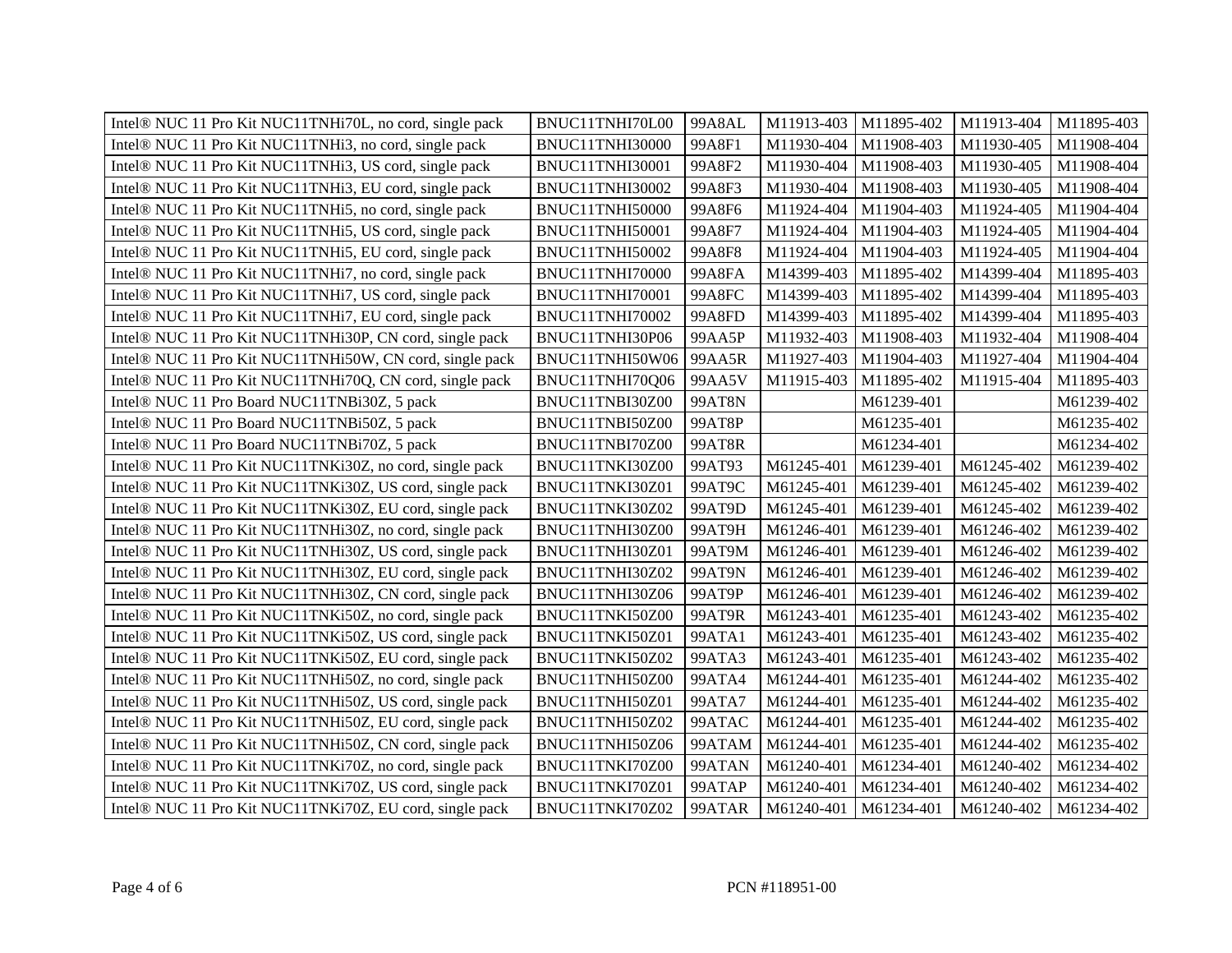| Intel® NUC 11 Pro Kit NUC11TNHi70Z, no cord, single pack             | BNUC11TNHI70Z00          | 99ATAW             | M61242-401   M61234-401        |            | M61242-402 | M61234-402 |
|----------------------------------------------------------------------|--------------------------|--------------------|--------------------------------|------------|------------|------------|
| Intel® NUC 11 Pro Kit NUC11TNHi70Z, US cord, single pack             | <b>BNUC11TNHI70Z01</b>   | 99ATAX             | $M61242-401$ $M61234-401$      |            | M61242-402 | M61234-402 |
| Intel® NUC 11 Pro Kit NUC11TNHi70Z, EU cord, single pack             | BNUC11TNHI70Z02          | 99ATAZ             | $\mid$ M61242-401   M61234-401 |            | M61242-402 | M61234-402 |
| Intel <sup>®</sup> NUC 11 Pro Kit NUC11TNHi70Z, CN cord, single pack | BNUC11TNHI70Z06          | 99ATC <sub>0</sub> | M61242-401   M61234-401        |            | M61242-402 | M61234-402 |
| Intel® NUC 11 Pro Kit NUC11TNKv50Z, no cord, single pack             | BNUC11TNKV50Z00   99AVJ4 |                    | M64200-401                     | M64202-401 | M64200-402 | M64202-402 |

## **PCN Revision History:**

**Date of Revision: Revision Number: Reason:**

March 10, 2022 00 00 Originally Published PCN